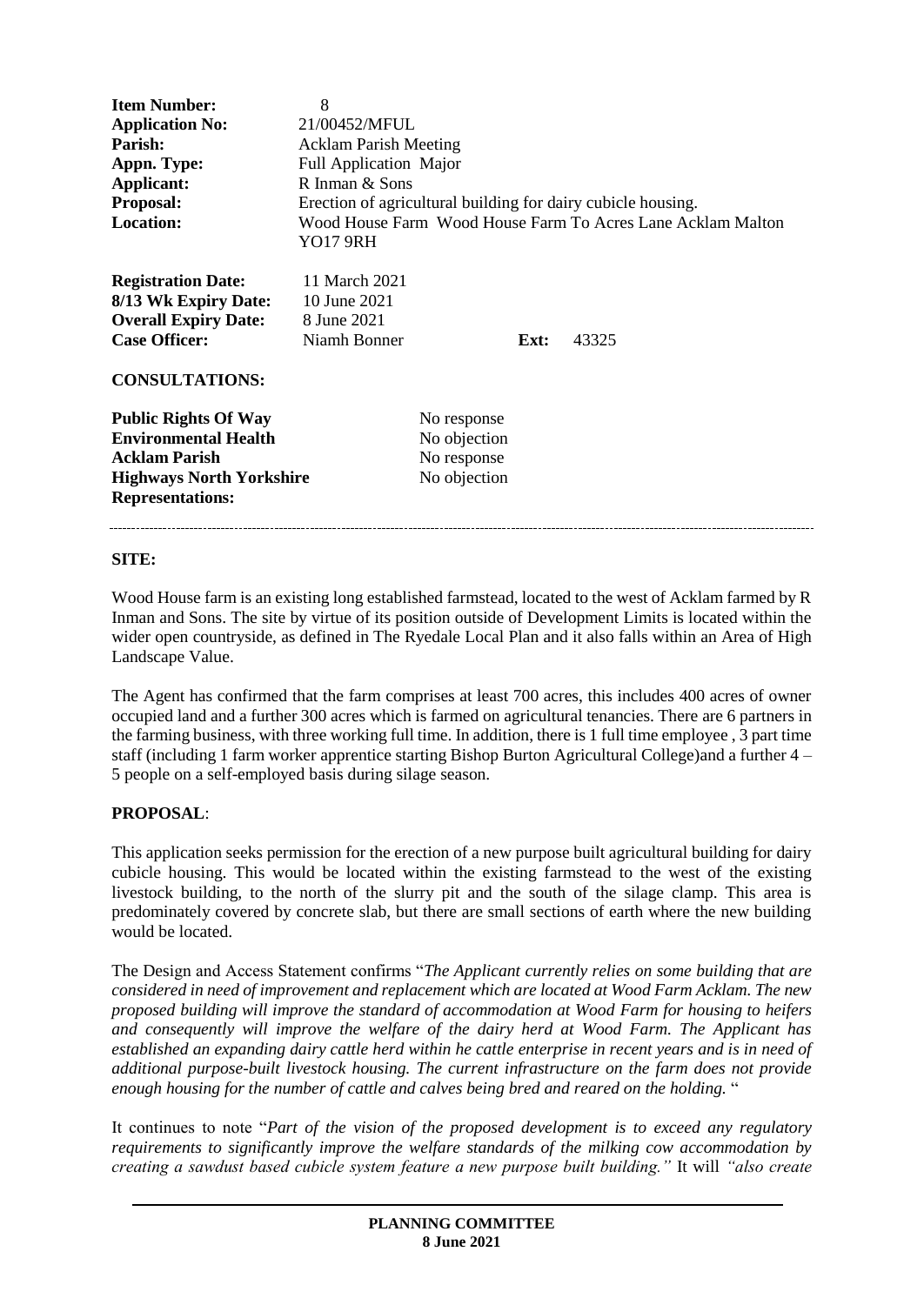*facilities for more efficient handling, this freeing up further time to increase the management of the stock."* Furthermore the Design and Access Statement noted that the proposed development will shelter the business from the increasing costs and scarcity of bedding straw and the use of sawdust based cubicle systems would improve cow health. The building design has taken account of best practice guidelines from the Agricultural and Horticulture Board and the relevant British Standards.

The Design and Access Statement notes that the proposed building would measure 42.67 metres x 24.38 metres. The building will measure 5.18 metres to the eaves and 8.45 metres to the ridge, with a pitched roof design. The building will be constructed of low concrete walls, with Yorkshire Boarding above to the northern and southern elevations, it would be open sided on the east to join the adjacent farm building and completed fully with Yorkshire boarding on the western elevation. The roof will be completed with fibre cement sheets.

It is noted that the site notice for this application was erected a little later in the determination process. However this site notice will expire on the 8th June 2021 at midnight. Therefore members are asked to delegate final determination of this application to the Head of Planning following review of any further consultation responses.

# **POLICY**:

Local Plan Strategy -Policy SP1 General Location of Development and Settlement Hierarchy Local Plan Strategy -Policy SP9 The Land-Based and Rural Economy Local Plan Strategy - Policy SP13 Landscapes Local Plan Strategy - Policy SP16 Design Local Plan Strategy - Policy SP17 Managing Air Quality, Land and Water Resources Local Plan Strategy - Policy SP19 Presumption in Favour of Sustainable Development Local Plan Strategy - Policy SP20 Generic Development Management Issues National Planning Policy Framework National Planning Practice Guidance

## **HISTORY:**

The site has a lengthy site history, but the most relevant applications are considered to be the following:

91/00329/OLD: 3/1/41/FA Erection of a dutch barn and lean-to. Approved 06.06.91

94/00339/OLD: 3/1/41A/FA Erection of a foldyard shed. Approved 11.07.94

96/00221/OLD: 3/1/41B/FA Erection of milking parlour, dairy & collecting yard. Approved 15.10.96

97/00149/FUL: Erection of a steel frame agricultural livestock building. Approved.

04/01056/FUL: Erection of circular slurry store. Approved.

06/00582/FUL: Construction of 500,000 litre capacity earth banked slurry lagoon with safety fencing. Approved.

10/00625/FUL: Erection of roof covering over cattle feeding yard. Approved.

## **APPRAISAL**:

The main considerations within the determination of this application are:

i. The principle of development

ii. Character, Form and Impact upon Area of High Landscape Value

iii. Impact upon Amenity

iv. Drainage

v. Other matters, including consultation responses.

## i. The Principle of Development

Policy SP1 (General Location of Development and Settlement Hierarchy) notes that in all other villages, hamlets and in the open countryside development will be restricted to that *'which is necessary*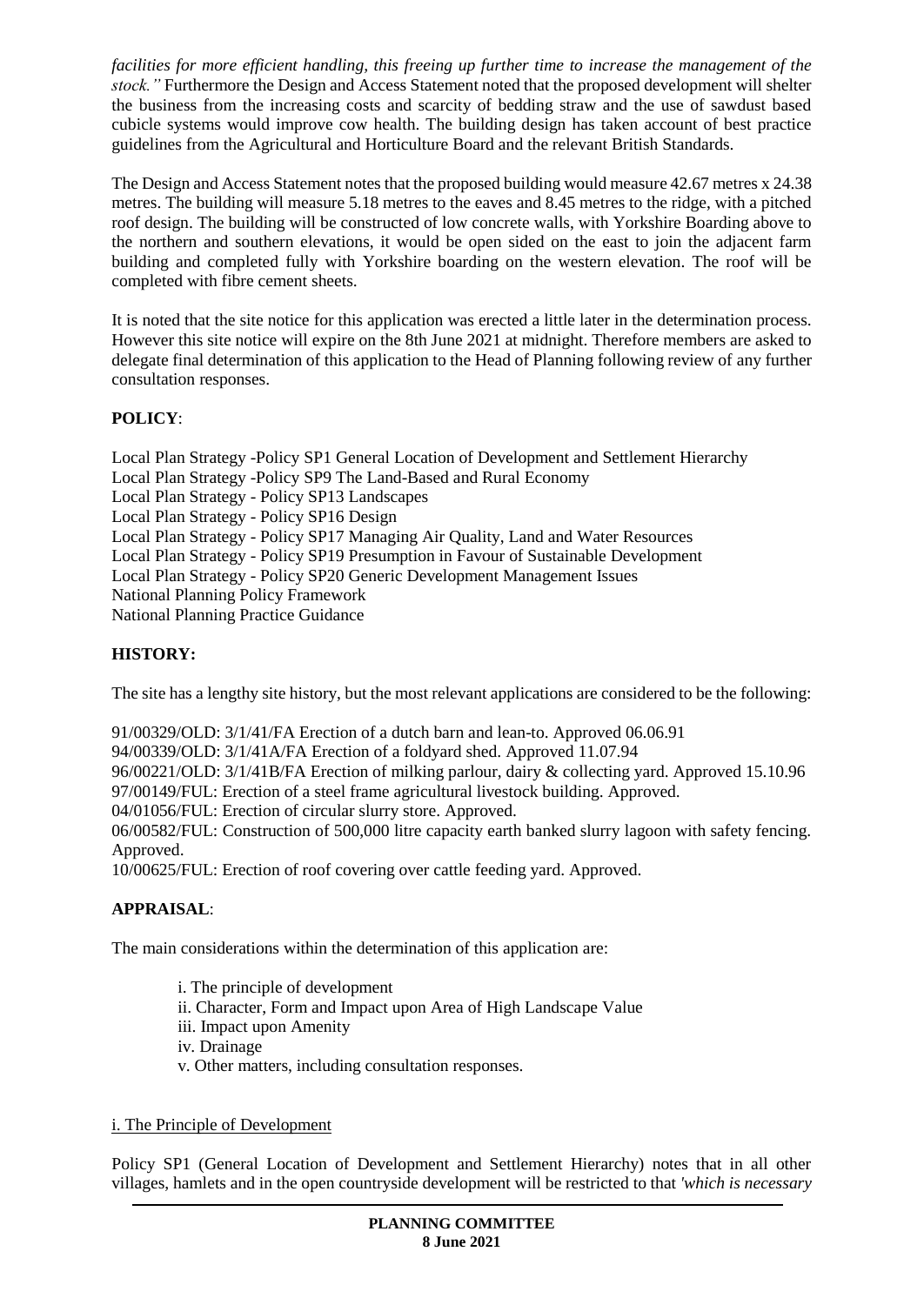#### *to support a sustainable, vibrant and healthy rural economy and communities.'*

Policy SP9 (The Land Based and Rural Economy) of the Ryedale Plan - Local Plan Strategy is supportive of new buildings that are necessary to support land-based activity and a working countryside, including farming. Furthermore the National Planning Policy Framework is supportive of sustainable growth and expansion of all types of business and enterprise in rural areas, through well designed new buildings.

In this instance given that this is an existing and established farm, the principle of new buildings to replace existing buildings to support the agricultural activity is acceptable in principle. The Design and Access Statement notes these replacement buildings will help support the business in improving the standard of accommodation at Wood Farm housing the heifers and consequently will improve the welfare of the herd.

It is noted that the Applicants currently milk approximately 300 cows and the dairy cows are calved all year round. The Applicant is increasing milking cattle and expects to be milking 340 cows by the spring of 2021. It was noted that the dairy cows are housed on a slurry based yard system throughout the winter months and the cattle are grazed where possible during the spring and summer months. There is a network of cattle tracks around the farmland which allow the dairy cows to access the grassland.

This proposal is therefore considered to be in accordance with Policy SP9 of the Ryedale Plan, Local Plan Strategy, subject to the assessment of the other identified main considerations.

#### ii. Character, Form and Impact upon Area of High Landscape Value

The proposed agricultural building is well located within the farmstead, it would be entirely adjoined by development to the east and north and would appear strongly grouped.

The development site is located within an Area of High Landscape Value. Policy SP13 Landscapes, of the Ryedale Plan - Local Plan Strategy seeks to protect both national and locally designated landscapes. It states that *"The Yorkshire Wolds and Fringe of the Moors are valued locally for their natural beauty and scenic qualities."*

This protection does however need to be balanced against the support for the land based economy contained within Policy SP9 of the Ryedale Plan - Local Plan Strategy. The farm is located in a slightly elevated position when viewed from the main road, located approximately 150 metres to the south. However, the closely grouped nature of buildings and distance from public views, together with strong landscaping along the highway would mean that where occasional views of the proposed buildings could be obtained, they would be seen in the context of the existing farmstead, grouped with existing buildings. Furthermore, in this area of the Wider Open Countryside, the land is characterised by intermittent farmsteads with a variety of agricultural buildings. Additionally the grass bunded banks of the slurry lagoon directly to the south would help to slightly limit the visual prominence of the building when viewed from the south.

Following a site visit, it is not considered appropriate to seek the use of anthracite grey roof sheets in this instance, which is a common approach undertaken within farm developments in the Area of High Landscape Value. It is considered that the proposed continued use of natural cement fibre roof sheets would provide a visual continuity of development in this farmstead and may help the building to assimilate from wider views.

It is therefore considered that the proposed building is acceptable and subject to the relevant condition this will not detract from the character of the locality or the Area of High Landscape Value. It is considered that the proposal satisfies the requirements of Policy SP13 (Landscapes) SP16 (Design) and SP20 (Generic Development Management Issues) of the Ryedale Plan - Local Plan Strategy.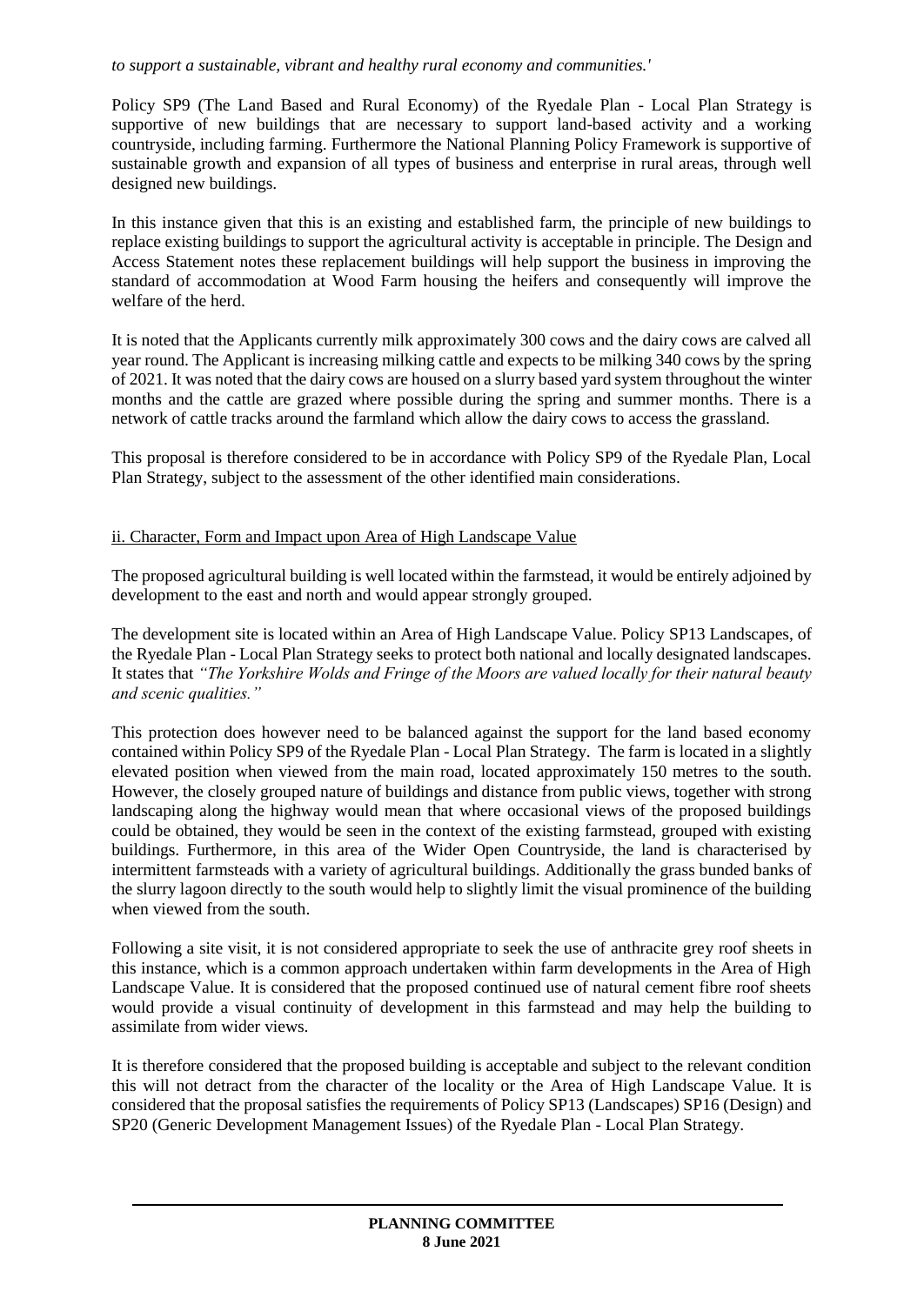#### iii. Impact upon Amenity

The application site is in an area of open countryside, to the west of the village of Acklam. The nearest dwelling (in separate ownership) is Nether Garth, located approximately 245 metres south east of the proposed new building on the western edge of the village on Main Street. The other nearest properties are those located also located along Main Street. Acklam Lodge the nearest residential property, located to the west at a distance of approximately 440 metres.

There are other farm buildings within the farm unit in closer proximity to this building already present.

These distances are considered to be significant and it is considered that any surrounding residential properties are unlikely to be materially affected by the proposed new building within this long established farmyard.

The Council's Environmental Health Officer has confirmed the following: *"Thank you for your consultation with regard to the above application. I do not consider the addition of 40 cows to have a significant impact with regard to noise and odour on the amenity nearest non-agricultural residential property, and therefore have no objection to this application. I do not consider it is necessary for any additional manure management plan as this farm has been operating satisfactorily for some time, and the existing manure management will be sufficient."*

As noted the herd are housed on a slurry based yard system throughout the winter months and the Design and Access Statement confirms how the slurry is dealt with within the site. It is noted that the slurry produced on the holding is spread on the land from the slurry storage facilities. There are two slurry lagoons within the site, one of which (approved in 2006) is directly to the south of the proposed building.

Upon a request for further information from the Case Officer, the agent has confirmed that *"the existing slurry storage is approaching capacity. However, following a pre-application submission to Ryedale District Council (Ref: 21/00185/PREAPP) a full planning application for a new slurry lagoon is on target to be submitted in the upcoming weeks, which once approved and constructed will provide sufficient slurry storage for the expanding herd and farming enterprise. This expansion has resulted in the farming business employing an additional apprentice farm worker from Bishop Burton Agricultural College. In the meantime temporary measures will be put in place, including tankers to remove slurry from the farm buildings. This will be alongside any other required arrangements implemented to ensure sufficient slurry capacity is maintained on the farm holding.* 

*In addition to the above, please note it is my clients intention to construct the proposed slurry lagoon (subject to planning) prior to the new cubicle house. However, the submission of the slurry lagoon planning application has been delayed due to the pre application advice taking longer than expected. However, the slurry lagoon planning application will be submitted in the upcoming weeks. The applicants would be agreeable if the new cubicle house was approved on the basis that sufficient slurry storage had to be arranged prior to construction or use of the proposed cubicle house.* 

*I can also confirm slurry will be moved from the new cubicle house to the slurry lagoon via an existing pipe."*

This approach and possible temporary measures is considered acceptable, with the intention of the Applicant to supplement their long term capacity noted. It is also noted that the herd will only increase by an additional 40 cattle beyond the existing 300 (a 13.3% increase) so the temporary provision of tankering is unlikely to be necessary on any frequent basis. The site itself is located at a significant distance from neighbouring properties, with its own dedicated access lane. It is not considered that any limited tankering necessary is likely to result in harm to amenity.

The above information highlights that the slurry lagoon would be applied for and if permission is granted, constructed before the agricultural building which is a sensible approach. It is however noted that the applicants are willing to accept a condition in relation to the provision of sufficient slurry storage being "arranged prior to construction or use of the proposed cubicle house." However it is not